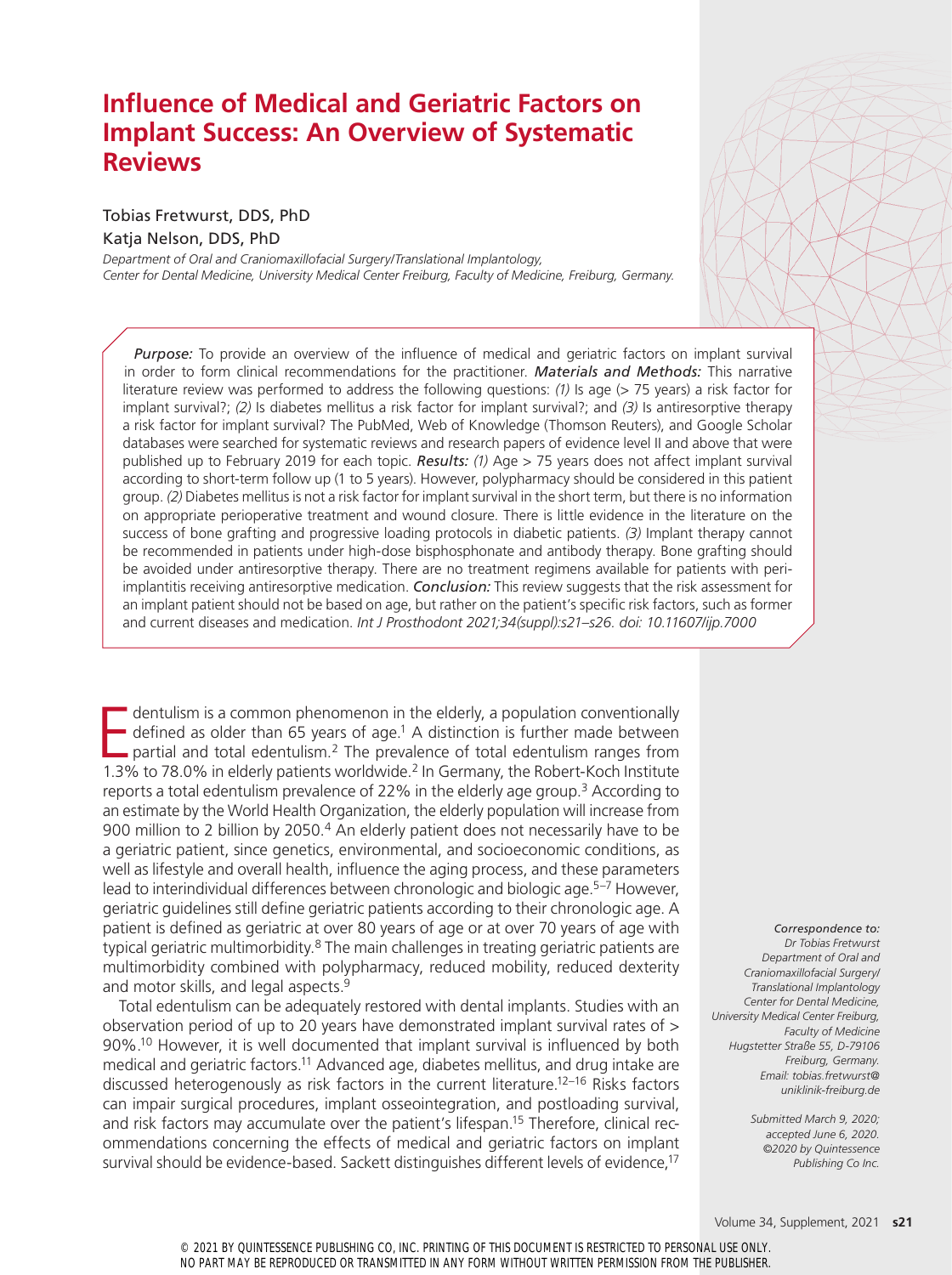ranging from a low level based on editorials, expert opinion (level V), and case series/reports (IV) to a medium level based on nonexpressive, descriptive studies (III) (Table 1). A high level of evidence is provided by well-designed controlled studies without randomization (II) or by randomized controlled trials (RCT) (Ib).18 RCTs are summarized and interpreted in systematic reviews with meta-analyses (evidence level Ia).

This narrative review was conducted to provide an overview on medical and geriatric factors in the edentulous implant patient for the

| <b>Table 1</b> Levels of Evidence<br>According to Sackett  |    |  |  |  |  |  |  |  |  |
|------------------------------------------------------------|----|--|--|--|--|--|--|--|--|
| Systematic reviews with or<br>la<br>without meta-analysis  |    |  |  |  |  |  |  |  |  |
| Ih<br>Well-designed randomized<br>controlled trials (RCTs) |    |  |  |  |  |  |  |  |  |
| Well-designed controlled studies<br>without randomization  |    |  |  |  |  |  |  |  |  |
| Non-expressive, descriptive<br><b>studies</b>              |    |  |  |  |  |  |  |  |  |
| Case series/reports                                        | IV |  |  |  |  |  |  |  |  |
| Editorials, expert opinions,<br>consensus conferences      | V  |  |  |  |  |  |  |  |  |
|                                                            |    |  |  |  |  |  |  |  |  |

2019 Oral Reconstruction International Expert Meeting to offer clinical recommendations for the practitioner.

- The following questions were addressed:
- 1. Is age (> 75 years) a risk factor for implant survival?
- 2. Is diabetes mellitus a risk factor for implant survival?
- 3. Is antiresorptive therapy a risk factor for implant survival?

# **MATERIALS AND METHODS**

## Search Strategy and Data Extraction

An electronic search was conducted for each of the addressed topics. The PubMed database of the US National Library of Medicine, the Web of Knowledge of Thomson Reuters, and the Google Scholar database were screened for relevant articles (systematic reviews/meta-analyses) in the English language published up to February 2019. Data from relevant publications were extracted. A hand search in other databases was not performed. The overall findings were summarized in a narrative manner, and recommendations are based on available systematic reviews and research papers of evidence level II and above. The results were evaluated and revised in Working Group 1 and finally adopted in the plenum during the meeting.

## **RESULTS AND DISCUSSION**

## Age and Implant Survival

A current systematic review with meta-analyses analyzed implant survival in patients ≥ 75 years of age and identified 6,893 studies, of which 60 were included for further data analysis.<sup>15</sup> Studies with patients  $<$  75 years of age; one‐piece implants; zygomatic implants or pterygoid implants; postloading follow-up < 12 months; narrow-diameter implants or mini dental implants; and implants with turned or machined surfaces were excluded. Of these 60 studies, just 7 prospective RCTs were available and included in the meta-analysis. The mean age of the cohort was 79 to 87 years, with an observation period of 12 to 180 months. The authors concluded that the 1- to 5‐year implant survival

#### **Table 2** Data Relating to Age and Implant Survival

| Study<br>(first author) | Publication<br>year | Loading<br>Protocol | Implant system                                                                | Observation<br>period<br>(in months) | Number of<br>patients (n) | Mean age<br>(in years)                |  |
|-------------------------|---------------------|---------------------|-------------------------------------------------------------------------------|--------------------------------------|---------------------------|---------------------------------------|--|
| Becker                  | 2016                | Not specified       | Nobel Biocare                                                                 | 12                                   | 31                        | $83.0$ (F = 16),<br>56.2 ( $M = 15$ ) |  |
| Bressan                 | 2014                | Immediate           | Ankylos                                                                       | 24                                   | 5                         | 79.0                                  |  |
| Cakarer                 | 2011                | Conventional        | Astra-tech, Straumann,<br>Nobel, Frialit, Swiss Plus,<br>Biohorizons, Bio-Lok | Up to 60                             | 16                        | 75.56                                 |  |
| de Carvalho             | 2013                | Immediate           | Nobel Biocare, Lifecore,<br>Biomet 3i, Globtek                                | $12 - 180$                           | 45                        | $75+$                                 |  |
| Hoeksema                | 2015                | Conventional        | Straumann                                                                     | 120                                  | $\overline{\phantom{0}}$  | $75+$                                 |  |
| Maniewicz               | 2017                | Early               | Straumann                                                                     | 60                                   | 17                        | 87.06                                 |  |
| Müller                  | 2015                | Early               | Straumann                                                                     | 60                                   | 18                        | 75.53                                 |  |

Mean age and calculated implant survival are highlighted (red frame). Modified table reprinted with permission from Schimmel et al.15

#### **s22** The International Journal of Prosthodontics

© 2021 BY QUINTESSENCE PUBLISHING CO, INC. PRINTING OF THIS DOCUMENT IS RESTRICTED TO PERSONAL USE ONLY. NO PART MAY BE REPRODUCED OR TRANSMITTED IN ANY FORM WITHOUT WRITTEN PERMISSION FROM THE PUBLISHER.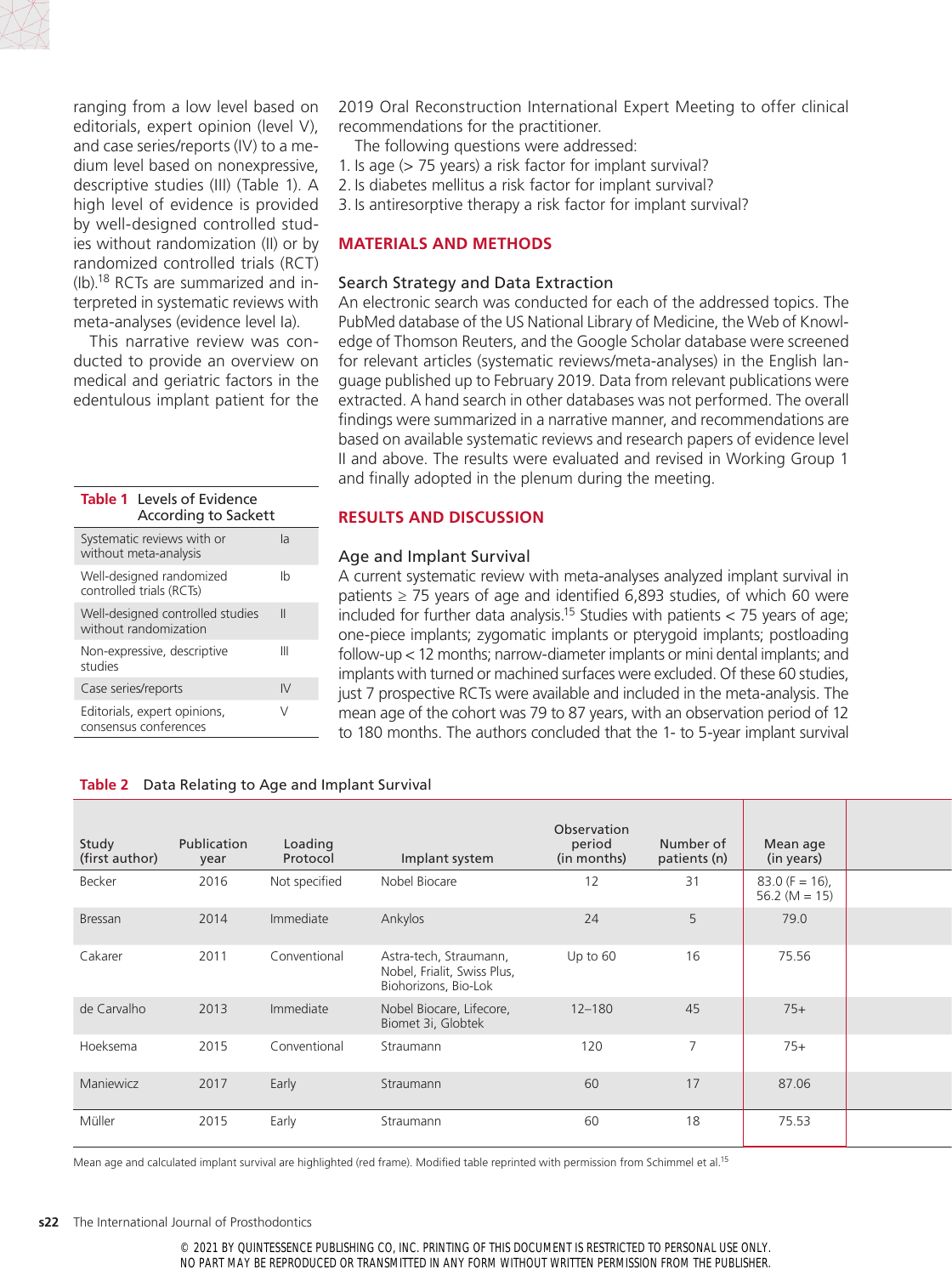rates (90.9% to 100%) were similar to those reported in younger cohorts (Table 2).15 Data on associations between patient age and peri-implant marginal bone loss or periimplantitis are not available, as long-term follow-up studies do not exist.

However, advanced age is correlated with age-related diseases. A current comprehensive study identified 92 age-related diseases accounting for 51.3% of all global burden among adults.<sup>7</sup> The most common systemic medical conditions are diabetes mellitus, neurocognitive impairment, cardiovascular disease, chronic respiratory disease, and cancer/neoplasms.7 Age-related disease leads to consecutive medication intake. Today, the elderly represent 13% of the European population and consume nearly one-third of all prescriptions dispensed.19 The most prescribed drugs in the Western hemisphere are metformin, lisinopril, levothyroxine, simvastatin, setraline, and omeprazole. Anticoagulants are among the top 50 prescribed drugs, and bisphosphonates (BPs) and antibodies are only among the 200 most commonly prescribed drugs.20 Elderly patients often take more medication at the same time; if they use at least five drugs indicated for the treatment of a chronic disease over a 4-month period, it is defined as polypharmacy.<sup>21</sup> In current systematic reviews, there is no available evidence to define levothyroxine and simvastatin as risk factors. Omeprazole (proton pump inhibitors) and setraline (selective serotonin reuptake inhibitors) are classified as potential risk factors, but with a low level of evidence—only five studies were available, as demonstrated by a systematic review and a current additional clinical study on this topic.<sup>22,23</sup> It is currently not proven whether anticoagulants or novel direct oral anticoagulants represent a risk factor for implant survival. However, a postoperative bleeding risk should be considered in this patient group.<sup>24,25</sup>

In conclusion, based on a low to moderate level of evidence, an older age (> 75 years) does not affect implant survival in the short term (1–5 years), and polypharmacy should be considered in this patient group.

#### Diabetes Mellitus and Implant Survival

A current systematic review included seven clinical studies investigating the influence of diabetes mellitus (mainly type 2) on implant survival with a general observation period of 24 months (maximum of 60 months) in a population with a mean age of 29 to 81 years.<sup>15</sup> Calculated implant survival rates ranged between 86% and 100%, so diabetes mellitus cannot be classified as a risk factor for implant survival in the short term (Table 3). However, data on long-term and general perioperative treatment (medication [eg, antibiotic regime]) and wound closure are often not reported in the literature.<sup>14</sup> Further, there is little evidence for the success of bone grafting (in particular for extensive bone grafting procedures of large alveolar defects) and progressive loading protocols in diabetic patients.26,27 Most studies regarding diabetic patients do not provide data on the hemoglobin A1c (HbA1c) metrics nor on the duration of the diabetes mellitus.<sup>15</sup> Glycemic control is monitored by HbA1c reflecting blood glucose concentrations over 3 to 4 months.28 An HbA1c value of 6.5% is recommended for diabetic patients, and values > 6.5% define poorly adjusted diabetes mellitus.<sup>29</sup> There is some evidence that osseointegration may be delayed in diabetic patients if the diabetes mellitus is not well controlled.30,31 With the duration of diabetes mellitus, the microvascular and macrovascular conditions

|        | Total number of<br>implants failed/<br>placed in the<br>study period (n) | Number of patient<br>(implants) dropouts<br>during the study<br>period (n) | Number of<br>implants<br>survived (total) | Calculated<br>implant survival<br>rate (SR%) | Edentulous state<br>of the jaw<br>rehabilitated | Prosthesis<br>type              |
|--------|--------------------------------------------------------------------------|----------------------------------------------------------------------------|-------------------------------------------|----------------------------------------------|-------------------------------------------------|---------------------------------|
| 0(0)   | 2/59                                                                     |                                                                            | 57 (59)                                   | 96.61                                        | Not specified                                   | Not specified                   |
| 0(0)   | 0/20                                                                     |                                                                            | 20(20)                                    | 100.00                                       | Completely<br>edentulous                        | Complete fixed<br>on 4 implants |
| 0(0)   | 1/42                                                                     |                                                                            | 41 (42)                                   | 97.62                                        | Completely<br>edentulous                        | $2$ -IOD                        |
| 0(0)   | 1/45                                                                     |                                                                            | 44(45)                                    | 97.77                                        | Partially<br>edentulous                         | Fixed                           |
| 5(10)  | 0/14                                                                     |                                                                            | 4(4)                                      | 100.00                                       | Completely<br>edentulous                        | $2$ -IOD                        |
| 12(24) | 2/36                                                                     |                                                                            | 10(11)                                    | 90.91                                        | Completely<br>edentulous                        | $2$ -IOD                        |
| 8 (16) | 0/36                                                                     |                                                                            | 20(20)                                    | 100.00                                       | Completely<br>edentulous                        | $2$ -IOD                        |

© 2021 BY QUINTESSENCE PUBLISHING CO, INC. PRINTING OF THIS DOCUMENT IS RESTRICTED TO PERSONAL USE ONLY. NO PART MAY BE REPRODUCED OR TRANSMITTED IN ANY FORM WITHOUT WRITTEN PERMISSION FROM THE PUBLISHER.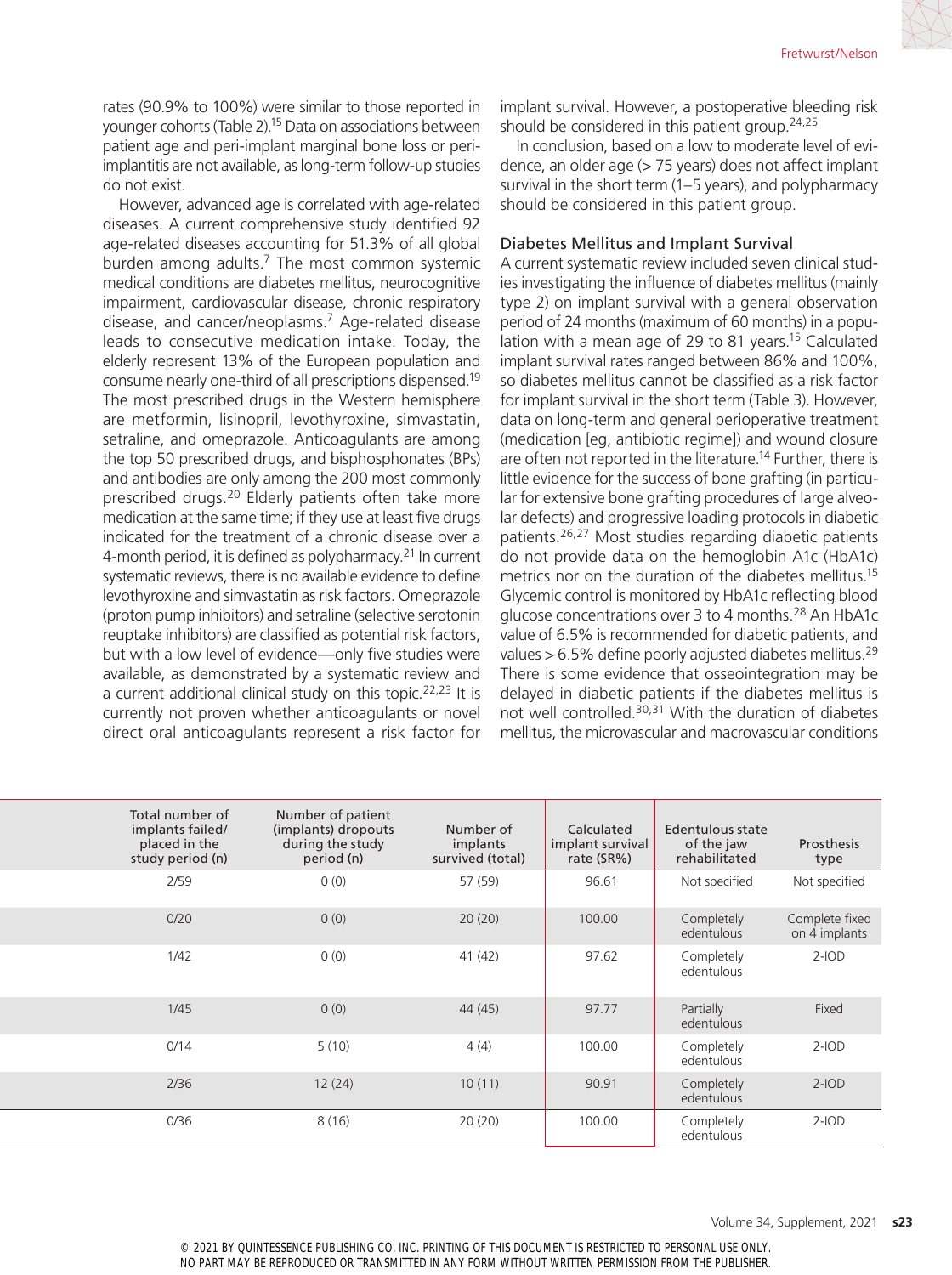

result in retinopathy, nephropathy, neuropathy, coronary heart disease, cerebrovascular disease, and peripheral vascular diseases.<sup>32</sup> These conditions can also be associated with additional medication (see Age and Implant Survival section).

In summary, based on a low level of evidence, diabetes mellitus is not a risk factor for implant survival up to 5 years after loading, but there is no information regarding the long-term survival of implants in these patients or the appropriate perioperative treatment (ie, medication, such as an antibiotic regime) and wound closure. Further, there is little evidence in the literature for the success of bone grafting and progressive loading protocols in diabetic patients. Therefore, complex surgical procedures and progressive loading protocols should be considered carefully.

## Antiresorptive Therapy and Implant Survival

Based on two systematic reviews including more than 30 articles on implant survival under BP or antiresorptive therapy (denosumab [Prolia, Xgeva; Amgen]), a low-dose BP treatment for osteoporosis does not affect implant survival after a short-term follow-up; however, it can lead to medication-related osteonecrosis of the jaw (MRONJ).15,16 This devastating side effect should be considered during treatment, especially since the decreasing prescription rates of BPs for the treatment of osteoporosis in Germany is almost compensated by the increasing prescription rates of antiresorptive agents based on current drug surveys (Fig 1). $33-35$  A perioperative antibiotic prophylaxis is strongly recommended for all patients under this medication.<sup>36,37</sup> For low-dose antibody therapy (denosumab) in patients with osteoporosis, there is no information on the survival of the implant, and the same implant healing as in BP patients is assumed. High-dose BP and antibody therapy lead to the highest incidence of

| Study (first<br>author)                     | Publication<br>year | Study<br>design  | Investigated condition<br>related to diabetes | Observation<br>period<br>(in months) |  |
|---------------------------------------------|---------------------|------------------|-----------------------------------------------|--------------------------------------|--|
|                                             |                     |                  | HbA1c $\leq$ 6, Type 2                        | 24                                   |  |
| Aguilar-<br>Salvaterra <sup>a</sup>         | 2016                | Pros             | $HbA1c = 6.1–8.0$ , Type 2                    | 24                                   |  |
|                                             |                     |                  | $HbA1c = 8.0 - 10$ , Type 2                   | 24                                   |  |
|                                             | 2008                | CS               | Type 1                                        | n.r.                                 |  |
| Alsaadi <sup>a</sup><br>Dowell <sup>a</sup> |                     |                  | Type 2                                        | n.r.                                 |  |
|                                             | 2007                | Cohort<br>(Pros) | Type 2                                        | $\overline{4}$                       |  |
|                                             |                     |                  | No                                            | $\overline{4}$                       |  |
|                                             |                     |                  | $HbA1c = 6.1 - 7.5$ , Type 2                  | $>12$                                |  |
| Erdogan <sup>a</sup>                        | 2015                | Pros             | <b>No</b>                                     | >12                                  |  |
|                                             |                     |                  | $HbA1c = 6-7.9$ , Type 2                      | 24                                   |  |
| Eskow <sup>a</sup>                          | 2017                | Observational    | HbA1c $\geq$ 8.0, Type 2                      | 24                                   |  |
|                                             |                     |                  | HbA1c $\leq$ 5.9, Type 2                      | 12                                   |  |
| Oatesa                                      | 2014                | Cohort<br>(Pros) | $HbA1c = 6.0 - 8.0$ , Type 2                  | 12                                   |  |
|                                             |                     |                  | HbA1c $\geq$ 8.1, Type 2                      | 12                                   |  |
| Peled <sup>a</sup>                          | 2003                | CS               | Type 2 diabetes                               | 60                                   |  |

Mean age and calculated implant survival are highlighted (red frame). The observation periods are short (maximum of 5 years, average 12 to 24 months), and the study designs are heterogenous. However, implant survival rates are high. Modified table reprinted with permission Schimmel et al.<sup>15</sup>

MRONJ.38,39 Therefore, implant therapy cannot be recommended. Bone grafting should be avoided under antiresorptive therapy.<sup>38</sup> There are no treatment regimens available for patients with peri-implantitis receiving antiresorptive medication.40 Recommendations concerning the effects of antiresorptive therapy on implant survival are based on a moderate level of evidence.

## **CONCLUSIONS/FUTURE RESEARCH**

This review suggests that the risk assessment of an implant patient should not be based on chronologic age, but rather on the patient's specific risk factors, such as former and current medications. The key to successful implantology is the correct assessment of risk factors. A careful and targeted medical history is mandatory and may require referral to a specialist.

#### Recommendations Regarding Age

An older age (> 75 years) does not affect implant survival after a short-term follow-up (1 to 5 years). However, polypharmacy should be considered in this patient group.

## Recommendations Regarding Diabetes Mellitus

Current studies demonstrate that diabetes mellitus is not a risk factor for implant survival in the short term, but there is no information on appropriate perioperative treatment (medication) and wound closure. There is little evidence in the literature for the success of bone grafting and progressive loading protocols in diabetic patients. Therefore, complex surgical procedures should be considered carefully.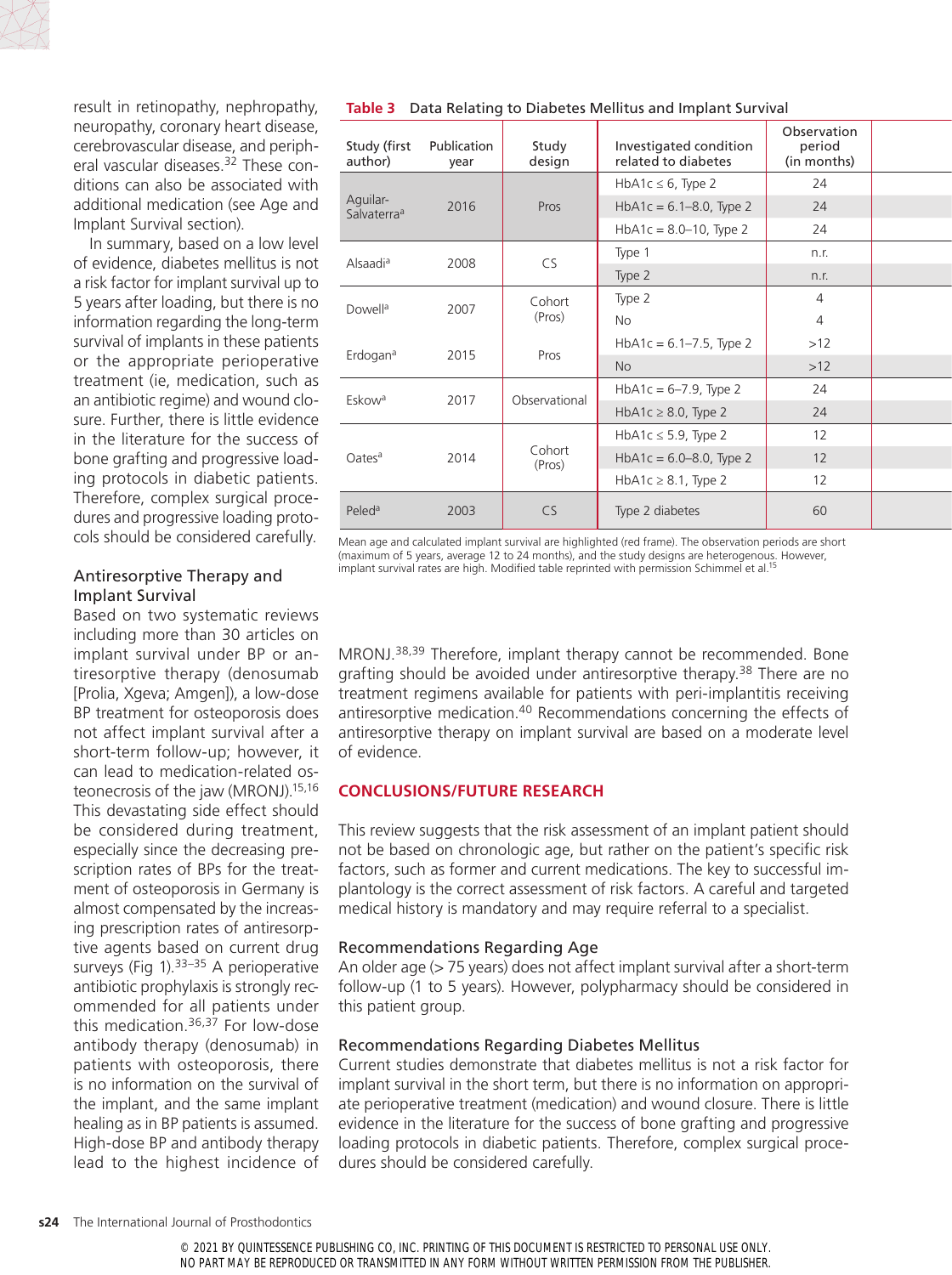| Number of<br>patients (n) | Mean age<br>(in years) | Total number of<br>implants placed in<br>the study period (n) | Total number of<br>implants failed in the<br>study period (n) | Number of<br>implants<br>survived (total) | Calculated<br>implant survival<br>rate (SR%) | Time of<br>failure   |
|---------------------------|------------------------|---------------------------------------------------------------|---------------------------------------------------------------|-------------------------------------------|----------------------------------------------|----------------------|
| 33                        | 59                     | 33                                                            | $\mathbf 0$                                                   | 33                                        | 100                                          | n.a.                 |
| 30                        | 57                     | 30                                                            |                                                               | 29                                        | 96.6                                         | Late                 |
| 22                        | 61                     | 22                                                            | 3                                                             | 19                                        | 86.3                                         | Late                 |
| n.r.                      | 56.2                   |                                                               |                                                               | $\Omega$                                  | $\overline{0}$                               | Early                |
| n.r.                      | 56.2                   | 24                                                            |                                                               | 23                                        | 95.83                                        | n.r.                 |
| 25                        | $51 - 81$              | 38                                                            | $\Omega$                                                      | 38                                        | 100                                          | n.a.                 |
| $10$                      | $29 - 61$              | 12                                                            | $\Omega$                                                      | 12                                        | 100                                          | n.a.                 |
| 12                        | 52.6                   | 22                                                            | $\Omega$                                                      | 22                                        | 100                                          | n.a.                 |
| 12                        | 49.5                   | 21                                                            | $\overline{0}$                                                | 21                                        | 100                                          | n.a.                 |
| 9                         | 59.9                   | 21                                                            | $\Omega$                                                      | 21                                        | 100                                          | n.a.                 |
| 11                        | 59.9                   | 38                                                            | $\overline{2}$                                                | 36                                        | 94.74                                        | n.r.                 |
| 50                        | 64                     | 100                                                           |                                                               | 99                                        | 99                                           | n.r.                 |
| $\overline{4}$            | 64                     | 94                                                            |                                                               | 93                                        | 98.9                                         | n.r.                 |
| 20                        | 64                     | 40                                                            | $\mathbf 0$                                                   | 40                                        | 100                                          | n.a.                 |
| 41                        | n.r.                   | 141                                                           | 8                                                             | 133                                       | 94.33                                        | Early: 6;<br>Late: 2 |



**Fig 1** Decreasing prescription rate of bisphosphonates for the treatment of osteoporosis (green line) is almost compensated for by the increasing prescription rate of antiresorptive agents since 2009/2010 in Germany (red line). Composite figure based on Schwabe et al<sup>35,36</sup> and images reprinted with permission.

#### Recommendations for Antiresorptive Therapy

Oral, low-dose BP treatment for osteoporosis does not affect implant survival over a short-term follow-up, but can lead to MRONJ. For low-dose antibody therapy (denosumab) in osteoporosis, there is no information on the survival of the implant. The same implant healing as in low-dose BP patients is assumed. High-dose BP and antibody therapy lead to the highest incidence of MRONJ; therefore, implant therapy cannot be recommended. Bone grafting should be avoided under antiresorptive therapy. There are no treatment regimens available for patients with peri-implantitis receiving antiresorptive medication.

Based on the evidence found, it is suggested that the impact of commonly prescribed medications on implant survival and progression in peri-implantitis should be examined in clinical and preclinical studies. Future prospective longitudinal clinical studies should analyze the outcome of different bone grafting procedures and progressive loading protocols on implant success in diabetic patients (short and long term). Perioperative